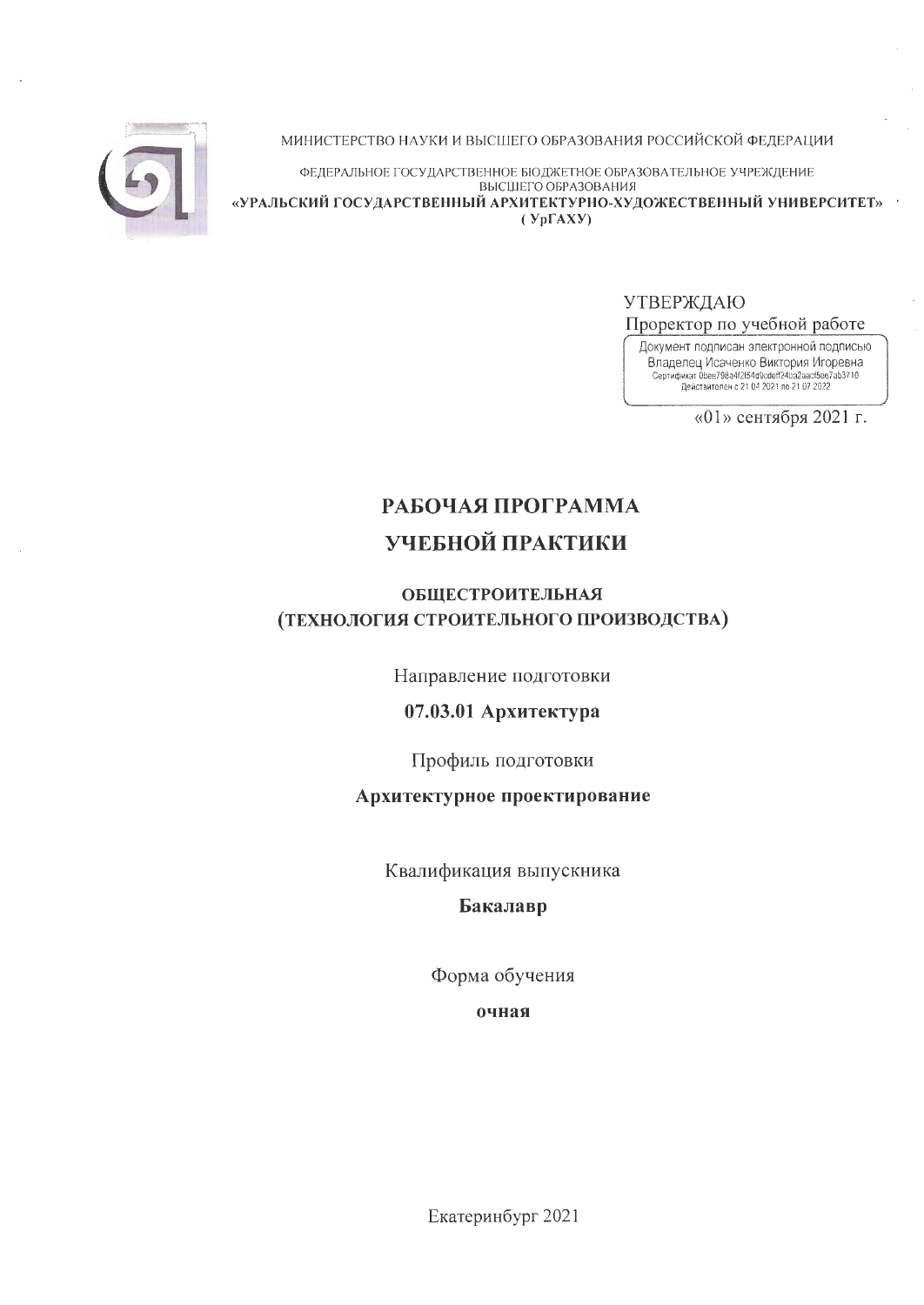#### 1. Вид, тип практики, способ(ы) ее проведения

| Вид практики                  | учебная                                    |
|-------------------------------|--------------------------------------------|
| Тип практики (направленность) | общестроительная (технология строительного |
|                               | производства)                              |
| Способ(ы) проведения практики | стационарная                               |

#### 2. Место практики в структуре образовательной программы

Практика входит в блок Б2 «Практика», в обязательную часть образовательной программы.

Практика базируется студентами на освоении следующих дисциплин образовательной программы: «Архитектурное материаловедение», «Архитектурные конструкции и теория конструирования», «Архитектурно-строительные технологии», «Инженерные системы и оборудование».

Полученные знания  $\mathbf{M}$ навыки применяются при освоении дисциплин образовательной программы: «Архитектурное проектирование», «Экономика архитектурных решений и строительства», «Организация строительного производства».

Настоящая практика даёт студентам опыт в применении строительных конструкций, материалов, технологий и организации строительства в современной практике архитектурно-строительного проектирования.

Требования к «входным» знаниям, умениям обучающегося, приобретенным в результате освоения предшествующих частей образовательной программы, необходимым при освоении данной практики:

знание:

современных строительных (конструкционных) и отделочных материалов  $\boldsymbol{\mathrm{M}}$ особенностей их использования;

- основных технологий возведения и отделки зданий;

- основ организации и контроля качества современного строительного производства;

- основных систем инженерного обеспечения зданий и сооружений, инженерных сетей и коммуникаций.

умение:

- выносить суждения в отношении приемов и методов архитектурного конструирования зданий и комплексов:

- выносить суждения о возможных конструктивно-технологических решениях при строительстве различных зданий и комплексов.

#### 3. Место и время проведения практики

База практики - кафедра экономики проектирования и архитектурно-строительной экологии УрГАХУ. Местом проведения практики служат строительные площадки и действующие предприятия строительной индустрии г. Екатеринбурга.

Практика проводится в конце 6 семестра после завершения студентами теоретического обучения.

Выбор места проведения практики для лиц с ограниченными возможностями здоровья и инвалидов производится с учетом требований доступности места проведения практики для данной категории обучающихся и рекомендации медико-социальной экспертизы, а также индивидуальной программы реабилитации инвалида, выданной федеральным государственным учреждением медико-социальной экспертизы, относительно рекомендованных условий и видов труда.

### 4. Перечень планируемых результатов обучения при прохождении практики

4.1. Перечень компетенций, формирующихся у обучающихся в процессе прохождения практики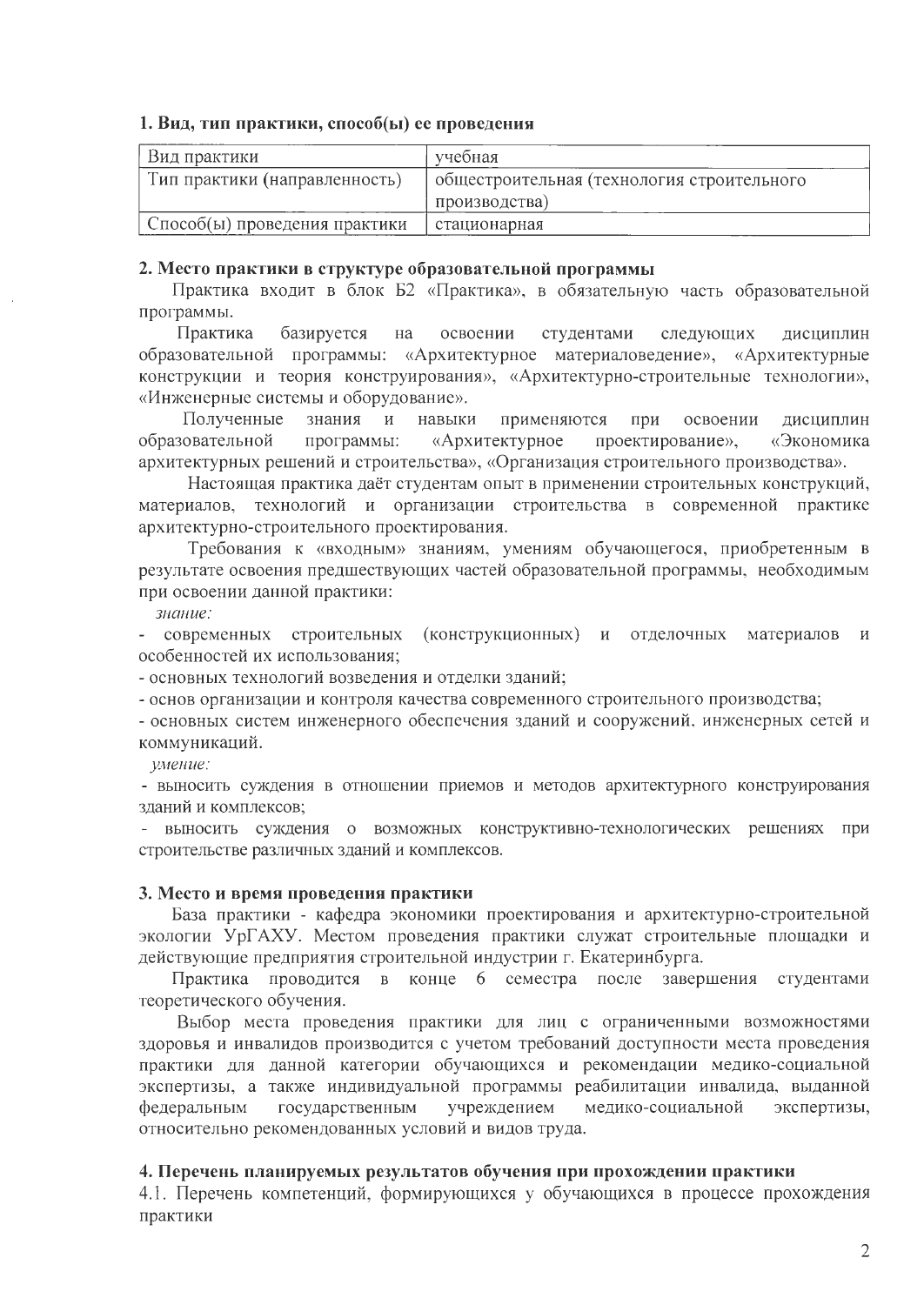| Кол                  | Наименование компетенции |                                     |          |             |             |            |
|----------------------|--------------------------|-------------------------------------|----------|-------------|-------------|------------|
| компетенции          |                          |                                     |          |             |             |            |
| $\overline{O}$ TIK-4 | Способен                 | применять<br>проектируемых объектов | методики | определения | технических | параметров |

#### 4.2. Планируемые результаты обучения при прохождении практики

В результате прохождения данной практики обучающийся должен приобрести следующие умения и практические навыки:

| Код           | Индикаторы достижения компетенций                                                                                                                                                |
|---------------|----------------------------------------------------------------------------------------------------------------------------------------------------------------------------------|
| компетенции   |                                                                                                                                                                                  |
| $\Omega$ TK-4 | $\bigcap K-4.4$<br>знает основные строительные и отделочные материалы, изделия и конструкции, их<br>технические, технологические, эстетические и эксплуатационные характеристики |
|               | OHK-4.5<br>знает основные технологии производства строительных и монтажных работ                                                                                                 |

## 5. Трудоемкость практики (объем практики в зачетных единицах и ее продолжительность в академических часах)

Общая трудоемкость учебной практики составляет 2 зачетных единицы, 72 акалемических часа.

#### 6. Содержание практики

| N <sub>2</sub> | Содержание практики                        | Трудоемкость (в часах)  | Формы                      |
|----------------|--------------------------------------------|-------------------------|----------------------------|
| $\pi/\pi$      | (виды учебной работы)                      | Всего/в т.ч. в форме    | контроля                   |
|                |                                            | практической подготовки |                            |
| 1.             | Подготовительный этап                      | $4/-$                   |                            |
| 1.1.           | Вводная лекция                             |                         | Посещаемость               |
| 1.2.           | Инструктаж по технике безопасности         |                         |                            |
| 2.             | Рабочий этап                               | $34/-$                  |                            |
| 2.1.           | Экскурсии на строящиеся объекты            |                         | Посещаемость               |
| 2.2.           | Описание экскурсионных объектов            |                         | Отчет о                    |
| 2.3            | Описание производственно-технологических и |                         | прохождении<br>практики    |
|                | строительных процессов                     |                         |                            |
|                | Завершающий этап                           | $34/-$                  | Отчет о                    |
| 3.             | Подготовка, оформление и представление     | 34                      | прохождении                |
| 3.1.           | отчета о прохождении практики              |                         | практики;<br>Собеседование |
|                | Итого                                      | $72/-$                  | Зачет с                    |
|                |                                            |                         | оценкой                    |

## 7. Формы отчетности по практике и форма промежуточной аттестации (по итогам практики)

Аттестация по итогам практики заключается в представлении студентом отчета о прохождении практики, содержащего следующие материалы:

- 1. Титульный лист (унифицированная форма)
- 2. Индивидуальное задание на практику.
- 3. Дневник практики.
- 4. Описание (характеристика) экскурсионных объектов.

5. Описание материалов, конструкций, производственно-технологических и строительных процессов.

Аттестация проводится руководителем практики от кафедры. Форма зачета: собеседование на основе отчетных материалов. По результатам аттестации обучающемуся выставляется зачёт с оценкой.

Фонд оценочных средств для проведения промежуточной аттестации обучающихся по практике приведен в Приложении 1